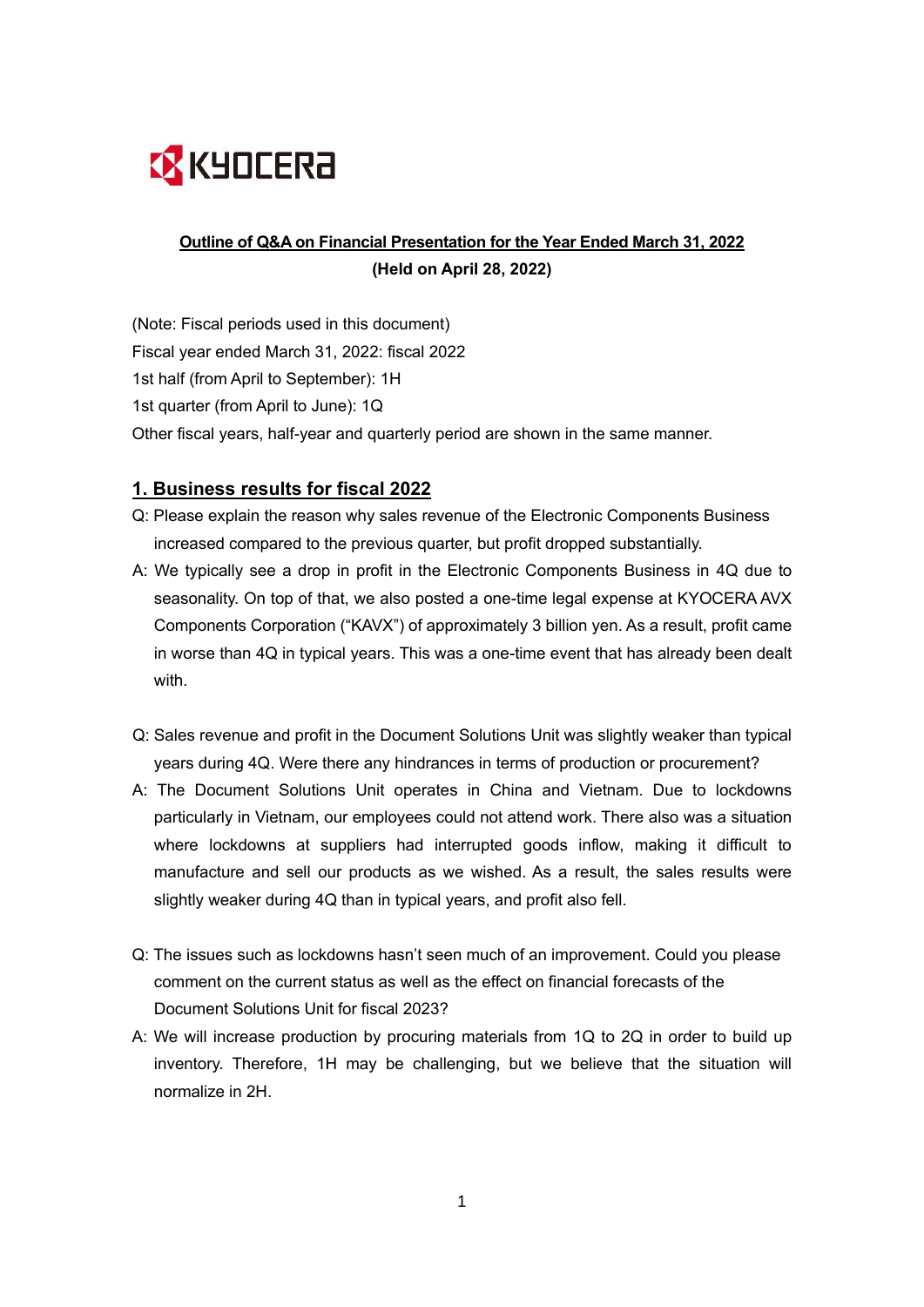#### **2. Business forecast for fiscal 2023**

- Q: How have you factored the risks such as supply chain disruption, rising raw material costs and delay of capital expenditures, into your financial forecast for fiscal 2023?
- A: With regard to the rising prices of raw materials, we are in negotiations with customers to pass the cost onto prices. We believe that rising prices will continue to be seen in the future, and we will make steady efforts in passing through the higher costs to prices. We have factored the risks of our operations in Russia into our forecast for fiscal 2023. A little less than 1% of our consolidated sales revenue comes from Russia. However, we have yet to factor in the risks associated with distribution in logistics. The lockdowns in Shanghai have prevented some products from being shipped. Such risks could also occur in the future but cannot be predicted with certainty and have not been factored into our forecast for fiscal 2023 at this point.
- Q: Regarding the pass-through of higher raw material costs to prices, which products have been successful specifically?
- A: We have passed-through the costs in products such as the packages for semiconductors. Our ceramic package which is plated with gold, and the price of gold has rocketed.
- Q: Please tell us about the financial forecasts for fiscal 2023 of the smart energy business, the part of the Solutions Business. The demand for residential storage batteries and renewable energy systems seems quite strong. How is the current business situation of new battery types? In conjunction, I believe you will need to collaborate with other companies. Could you update us on the status of the energy-related business, and how much progress you have made in your efforts holistically?
- A: We regret to say that our forecast of the smart energy business for fiscal 2023 is for a loss over the full year. We understand that we should reform this business, but due to several megasolar projects that have not been completed yet, the business will mainly be focused on product sales for fiscal 2023. We will work on our plan to shift to a subscription model from fiscal 2024 onwards, whereby storage batteries, solar power generation systems, and SOFCs would be combined. This business will be operated separately from the smart energy business as a project directly under my supervision, and we plan to promote this business from fiscal 2023. For the storage batteries, the production volume is increasing sequentially. We expect to reach maximum capacity by around the end of fiscal 2023. We plan to increase our production facilities further during fiscal 2023 so that we can further enhance our production in fiscal 2024 and beyond. We have received so many inquiries but we are not yet able to meet the demand.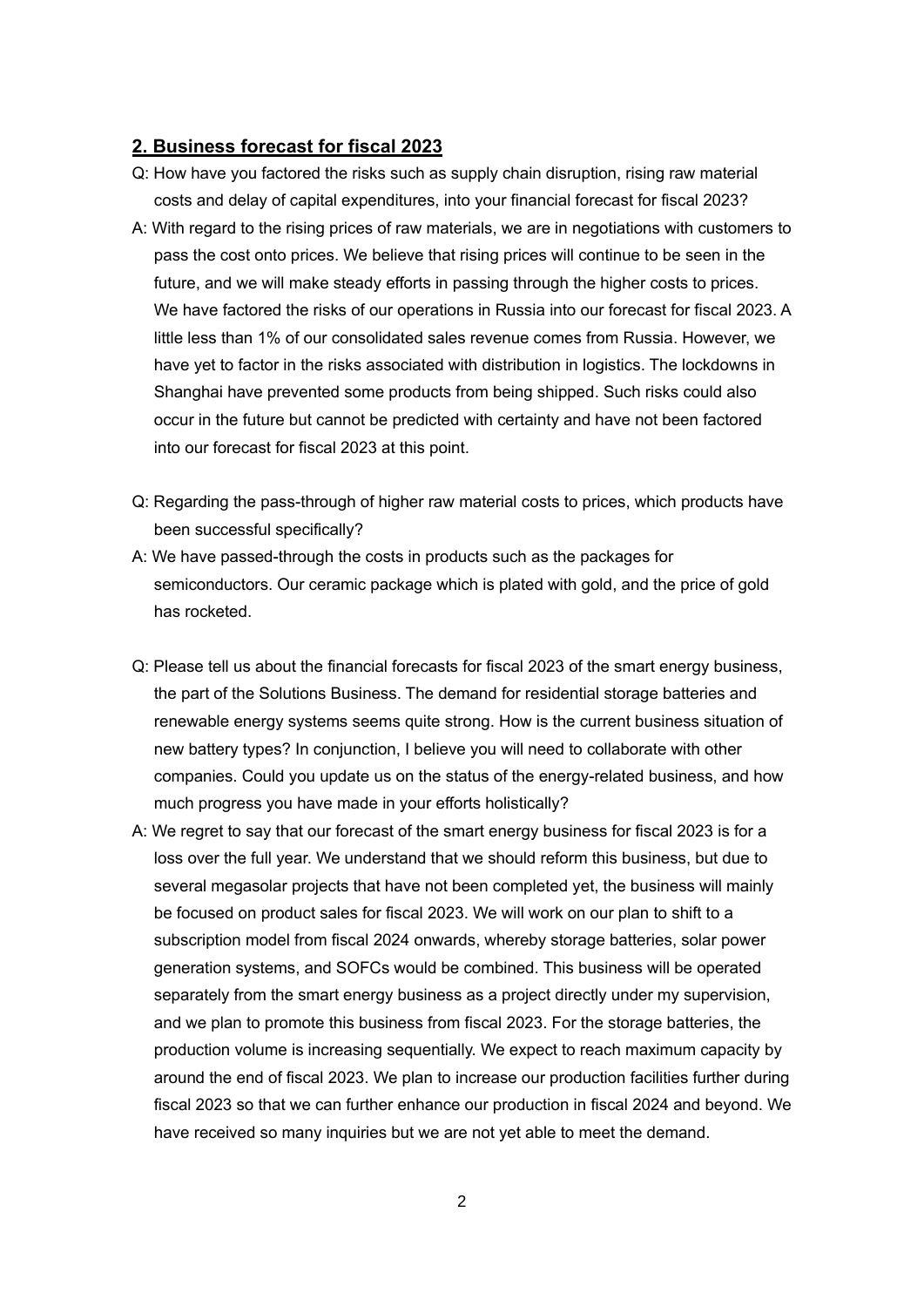## **3. About the Electronic Components Business**

- Q: Please elaborate about the strategic synergies in the Electronic Components Business. I believe progress has been made in integration of organizations in sales, development and manufacturing. What kind of changes will this beget in this business? Please tell us about your strategy for fiscal 2023.
- A: The synergy with KAVX in the Electronic Components Business is generally going as planned, with the integration of Kyocera's sales functions with KAVX in Europe and the integration of KAVX's sales functions with Kyocera's in Asia. However, the lockdowns in Shanghai have delayed our plans to integrate KAVX's sales functions in Shanghai with Kyocera. The integration is likely to be delayed by one or two months.

Since we have capacitor and connector businesses at both companies, we appointed one person from Kyocera who will oversee the entire capacitor business as a leader, and have a sub-leader from KAVX. Likewise, in the connector business, KAVX send one leader, while Kyocera send one sub-leader. Activities under this structure have started in fiscal 2023. To give an example of what this would specifically entail, our development activities will be conducted jointly, thereby eliminating waste or redundancy in development activities. For capacitor business, as Kyocera has more advanced automation tools at its production facilities, we will bring our production engineers or equipment to the plants of KAVX.

For tantalum capacitor production, Kyocera will make improvements in advancing the automation in Adogawa Plant in Japan, and in newly expanding capacity in Thailand. The same can be said of connectors, wherein we expect to combine each other's expertise. Substantial progress is being made through these efforts. We believe that visible results will emerge starting in 2H of fiscal 2023.

- Q: Could you explain the demand for tantalum capacitors in the current market, the rate at which the market is expected to grow, and the key technological points?
- A: KAVX used to have a very high share of the traditional tantalum capacitors market. However, polymer tantalum capacitors are now being used in SSD, and KAVX's market share was not very high there. Also, production volume was not being sufficient relative to demand. Therefore, we made a plan to take over ROHM Co., Ltd.'s tantalum capacitor business for expanding our production in Thailand. Although we believe CAGR will be in the 5% range, we expect further growth in the future for use in the SSD field. Our strategy is raising our market share in this field.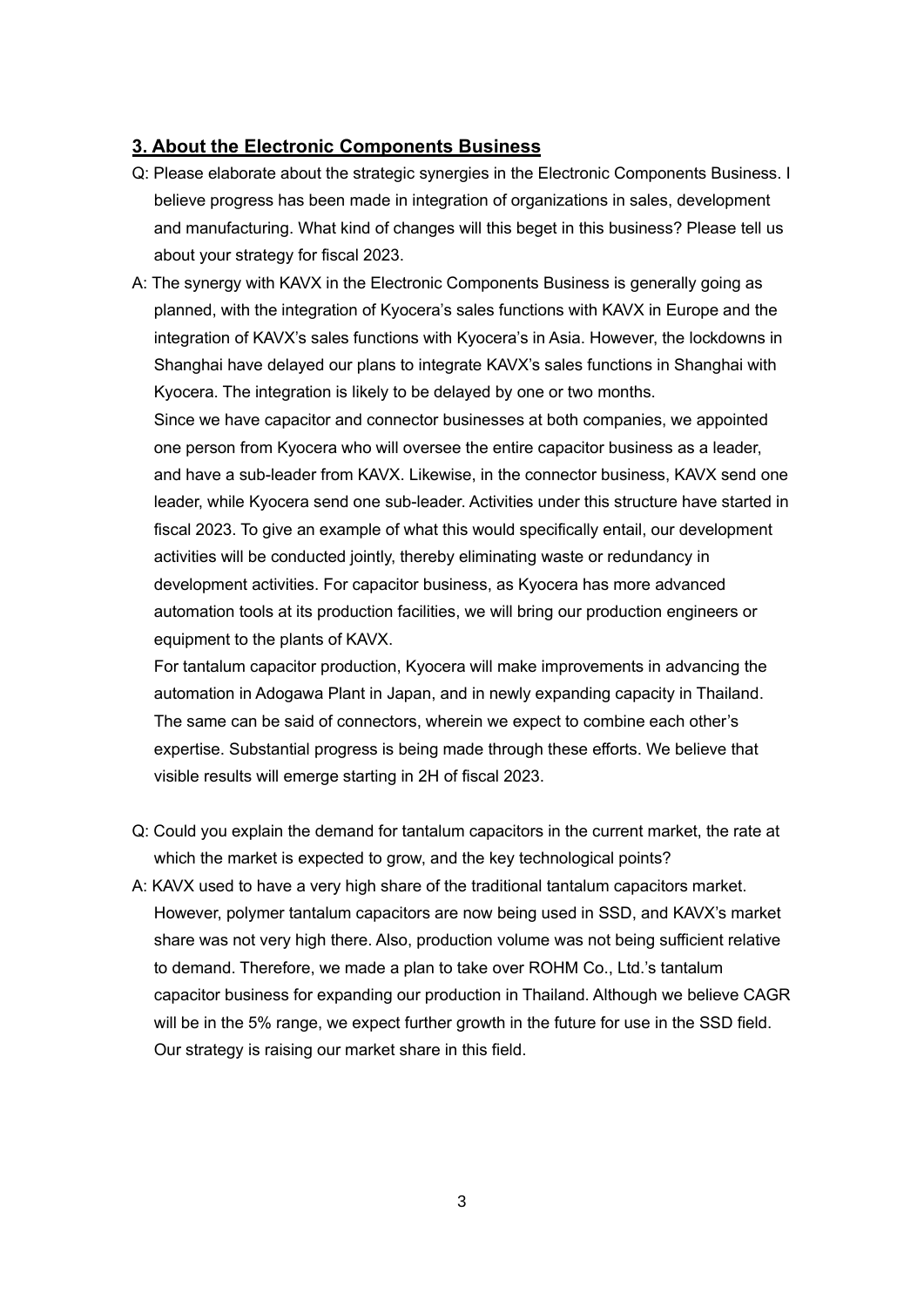### **4. About the capital expenditures**

- Q: I believe the production increase of organic packages and boards had been at Kyoto Ayabe Plant ("Ayabe Plant"), but why will it be produced in the new building of the Kagoshima Sendai Plant ("Sendai Plant")? Are there any difference in products and customers? Also, you mentioned that ceramic packages will be produced in Sendai Plant in addition to Vietnam Plant. Is the demand strong?
- A: For the organic packages and boards, we will increase production of FCBGA for semiconductors. We are in the middle of increasing production in the third building at Ayabe Plant, but once that is over, there will no longer be any spare space within the site of the Ayabe Plant. FCBGA had originally been produced at the Sendai Plant prior to Ayabe Plant. Production will be raised at the Sendai Plant during fiscal 2023, but due to space constraints in current buildings, we will construct a new building. We would have no choice but to increase production at Sendai Plant.

For ceramic packages, we mainly plan to increase production of ultra-small-sized packages for crystal devices at Sendai Plant. We hope to increase production of the ceramic package in Vietnam Plant, but the cutting-edge small-sized packages for crystal devices are made in a highly complex way. Therefore, we will manufacture these packages inside Japan for a while.

- Q: When examining investments Kyocera is making this time, I don't get the same impression as investments made in the past. The timing, the volume and the target of capital investments all seems different. If you were to compare your current investments to those made in the past, how confident are you in the current investments and how different is it in the points you focused on when you make investment decision?
- A: Until a while back, the semiconductor cycle was thought to rotate every four years. The cycle had the characteristic where demand would rise and then fall. I believe one reason why semiconductors have been in shortage around the world is due to rising demand on the back of the advancement of digitalization that was spurred by COVID-19. Also, structural changes in society are imminent. We entered an era where data is extracted from all kinds of activity and turned into big data, which is then analyzed and applied to various businesses. Therefore, it is unlikely for the semiconductor cycle to peak in a short period this time as it did in the past. The shift to a digitalized society is progressing and this situation has allowed us to enter into new contracts with users. Our view is that there is a very high probability that the demand will continue to be strong. Until about ten years ago, it was possible to construct a new plant in one year. Now it takes about two years. We must look at the market and strive to be the first mover. Some upfront investments are unavoidable under current circumstances.